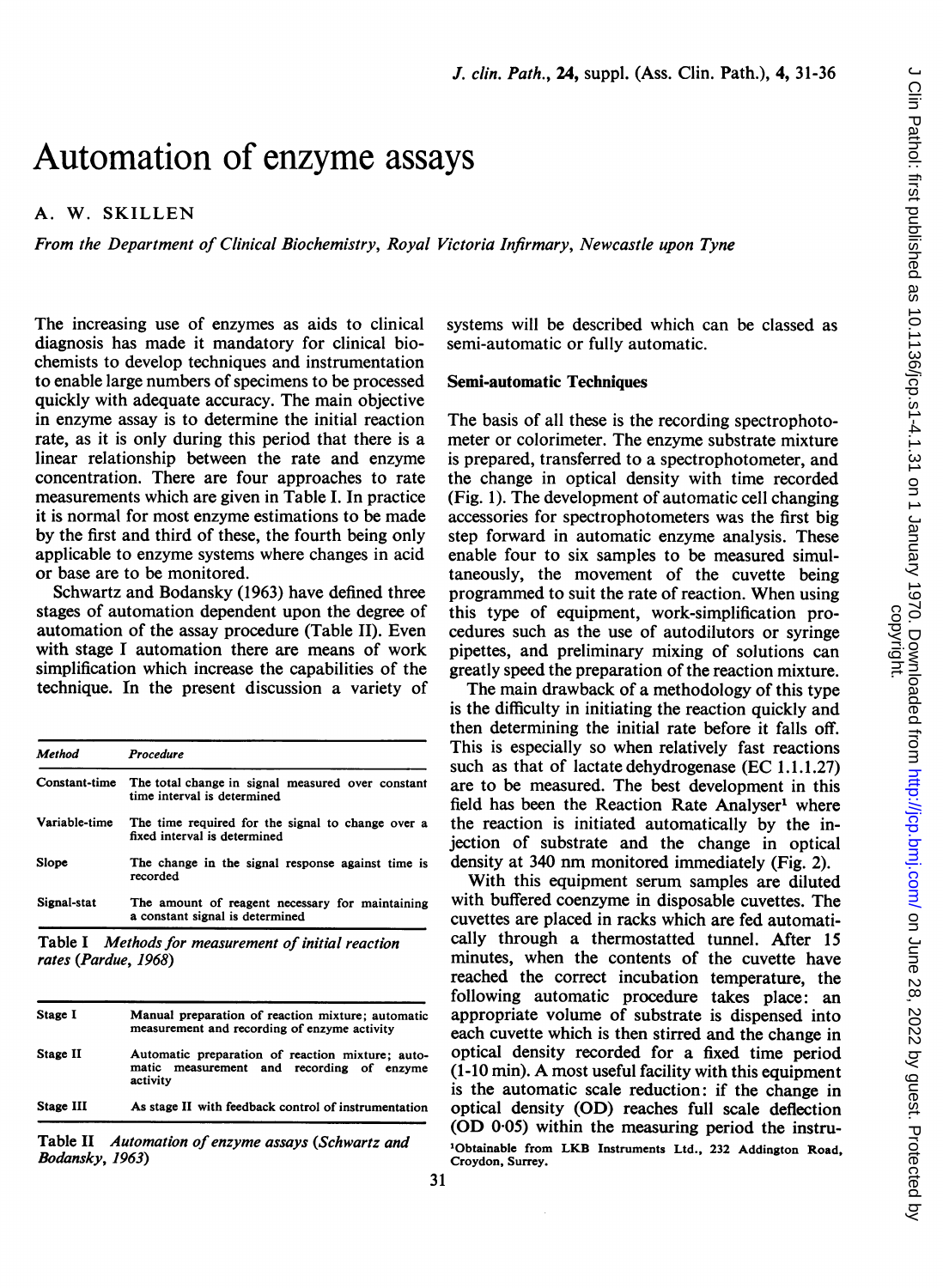

Sample preparation is manual, but the reaction is initiated automatically.

ment automatically switches to a lower sensitivity (full scale OD 0-2). This instrument has proved simple to use with excellent reproducibility. At present it is suitable for any enzyme which can be estimated by monitoring optical density at 340 nm. There is also



Fig. 3 Approach to automated determination of the reaction rate of Trayser and Seligson (1969). The reaction in each sample is initiated at times  $t_1$  and  $t_2$  the difference between them being  $\Delta t$  which is relatively easy to determine. The difference in optical density  $(4OD)$  is affected only by  $\Delta t$  and the activity of the enzyme.

a 405 nm filter available for measuring alkaline phose phatase with p-nitrophenyl phosphate as substrate. copyright.<br>References

An excellent approach has been that of Trayser and Seligson (1969) who have proposed a method  $\overrightarrow{p}$ which two identical mixtures of serum and buffered substrate are prepared, and the reaction of one  $\ddot{\Phi}$ initiated at a fixed time ( $\Delta t$ ) after the other (Fig.  $\frac{d\mathbf{x}}{dt}$ ). After a convenient incubation period the difference in optical density ( $\Delta$ OD) between the two samples is measured with a double-beam spectrophotometer.  $\Delta$ OD/ $\Delta$ t is a measure of enzyme concentration.  $\Delta t$ can normally be varied at will according to the values of  $\Delta$ OD required and if the extinction coefficient of the substance measured is known the change  $\overrightarrow{ef}$ optical density can be directly converted to  $\mu$ mols, calibration with standard enzyme samples being unnecessary. It should not be difficult to produce instrumentation to automate the sample preparation and accurately reproduce  $\Delta t$ . A commercially available instrument using this technique is not yet on the market but the versatility of the method should soon lead to such a development.

#### Automated Techniques

Fully automated enzyme assay has been developed both with continuous flow and discrete systems. The majority of the former, of course, have been  $\text{con}_{1}$ cerned with the Technicon AutoAnalyzer<sup>1</sup> and  $\overline{\text{th}}$ <br><sup>1</sup>Technicon Instruments Ltd, Hansworth Lane, Chertsey, Surrey.  $\begin{array}{c}\n\overline{\text{ob}} \\
\overline{\text{ob}} \\
\overline{\text{ob}} \\
\overline{\text{ob}} \\
\end{array}$ 'Tochnicon Instruments Ltd, Hansworth Lane, Chertsey, Surrey.

on June 2022 by guest. Protect as 10.1136/jcp.81.4.1.31 <del>en 1 January 1</del>970. **By guest. Published as 1970. Downloaded from the changed from the changed from the changed from the changed from the changed from the changed f** 2022 by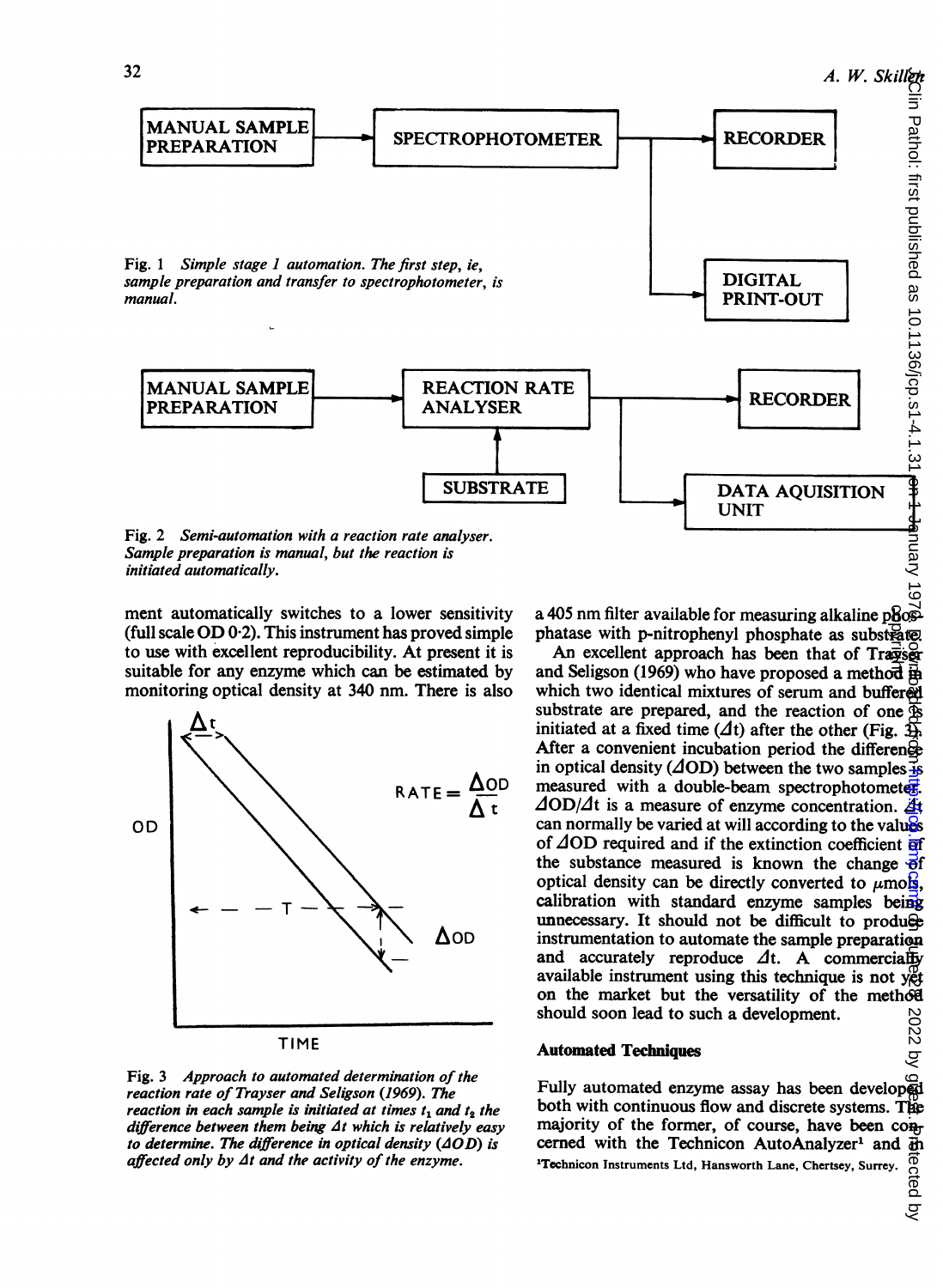general use 'constant-time' techniques rather than the preferable 'slope' techniques.

### AUTOANALYZER TECHNIQUES (CONTINUOUS FLOW)

These have been developed with colorimetric, spectrophotometric, and fluorometric measurement of the enzyme activity. The dangers of single point analysis have been emphasized by many workers but if care is taken to ensure that the calibration curve is nearly linear over the range of enzyme activities to be measured, these can largely be overcome. It is possible to dilute high activity serum to bring it into the linear part of the curve but this process may itself result in erroneous measurements, especially in the case of serum alkaline phosphatase (EC 3.1.3.1) (Nath and Ghosh, 1963). One of the main advantages of the AutoAnalyzer is that the enzyme reaction can be stopped after a fixed incubation period and the products directly mixed with, or dialysed into, a colour reagent. This latter method often obviates the need to measure serum 'blanks'.

An approach towards a two-point analysis using the AutoAnalyzer system was introduced by Pitot, Pries, Poirier, and Cutler (1966). In this technique the sample stream is split in two equal parts and one half incubated for a short period (eg, five minutes) and the other half for a longer period (eg, 15 minutes) (Fig. 4). After incubation the reaction is stopped and the short-incubation time stream passed through a time-delay coil (here 10 minutes) to synchronize the two streams which then pass through a dual-differential colorimeter where the long incubation-time stream is read against the short stream to give a direct measure of the enzyme activity.

Pitot and Pries (1964) had previously devised a system where the reaction mixture was transferred to the flow cell, the pump stopped, and the change in absorbance with time recorded. The pump was then restarted and the procedure repeated. It is debatable whether the Technicon pump can stand up to this stop-start procedure for very long.

In the near future Technicon are to introduce a completely new automatic enzyme analyser' where the normal segmented sample-substrate stream is pumped at slow speed through an incubated glass coil. When the first portion of the sample reaches the end of this coil the pump is accelerated so that in effect a gradient is produced with last portion of the sample being incubated for only a very short time. The reaction mixture flows to the colorimeter and produces a trace corresponding to the incubation-

<sup>1</sup>Since this paper went to press Technicon have withdrawn this instrument.



Fig. 4 Two-point assay with AutoAnalyzer with two parallel streams incubated for five and 15 minutes respectively. Serum is initially mixed with substrate (B), and after incubation the reaction stopped with reagent  $(A)$  and the mixture dialysed into reagent  $(C)$ . The differential colorimeter then gives a measure of enzyme activity over 10 minutes.

time gradient; this trace can be used to estimate the enzyme activity.

This last procedure does not do away with the most troublesome factor in AutoAnalyzer assays, namely, the need to run standards every day to check for variations in pumping speeds and flow rates. However, notwithstanding these disadvantages most workers find good correlation between the enzyme activity measured by manual and AutoAnalyzer techniques. As the latter play such a large part in most hospital laboratories the AutoAnalyzer methodology for the three serum enzymes most commonly estimated, viz, aspartate aminotransferase (EC 2.6.1.1.), lactate dehydrogenase and alkaline phosphatase will be discussed in detail.

#### Aspartate aminotransferase

There are three basic manual methods commonly used for the determination of this enzyme: first, the spectrophotometric method introduced by Karmen (1955) and its subsequent modifications; second, the colorimetric procedure depending on dinitrophenylhydrazine (Reitman and Frankel, 1957); third, the colorimetric procedure of Babson et al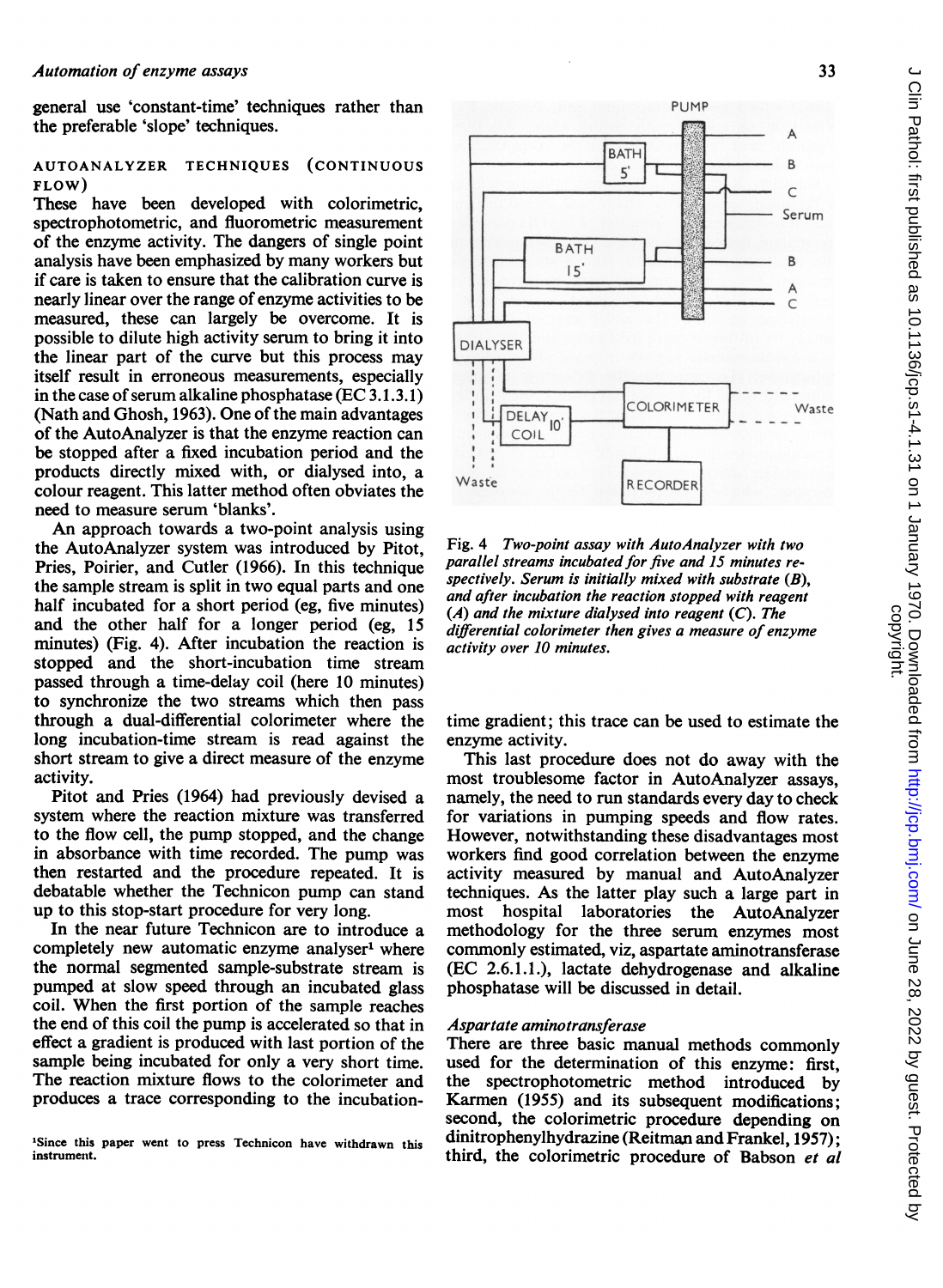(1962) which uses a diazonium salt, Azoene Fast Violet B, to couple with oxaloacetate. All three methods have been modified for the AutoAnalyzer with differing degrees of success.

Schwartz, Kessler, and Bodansky (1961) employed <sup>a</sup> Technicon colorimeter which read at <sup>340</sup> nm and used it to measure the oxidation of NADH produced by malate dehydrogenase (EC 1.1.1.37) acting on the oxaloacetate formed by the aminotransferase reaction. The results must, however, be corrected for optical density changes unrelated to the aminotransferase reaction. The advantages of the extra sensitivity of fluorescence led Levine and Hill (1966) to use a fluorimeter module in place of the <sup>340</sup> nm colorimeter. To overcome the difficulties of quenching and other fluorescent materials present in the serum the manifold was arranged so that the products of the aminotransferase reaction were dialysed into <sup>a</sup> recipient stream of <sup>a</sup> buffered mixture of NADH and malate dehydrogenase. The decrease in fluorescence, which is proportional to the amount of oxaloacetate formed by the aminotransferase, was recorded.

Of the colorimetric procedures the type using a diazonium salt has been most successfully adapted for the AutoAnalyzer. Schaffert, Kingsley, and Getchell (1964) compared the automated dinitrophenylhydrazine technique with that using Azoene Fast Violet B and found that the specificity of the former was limited because the colour reagent reacted will all keto-groups; furthermore accurate results could be obtained only within a relatively small range. Scheidt, Nelson, and Levine (1966) and Morgenstern et al (1966) used Azoene Fast Violet B and Azoene Fast Red PDC respectively. The products of the aminotransferase reaction were dialysed into a buffer or water-recipient stream which was then mixed with a solution of the diazonium salt. The resultant dye was measured in a normal colorimeter, the amount of colour produced being directly proportional to the activity of the serum. Scheidt et al (1966) found that this type of technique gave results which correlated well with those of the manual spectrophotometric assay and showed that the dialysis step obviated the need for serum 'blanks', and hence doubled the analysis rate. This type of technique has been adopted for the SMA 12/30<sup>1</sup>. Moore and Sax (1969) have noted that certain sera showed much higher enzyme levels when measured by this system than by the spectrophotometric method. They traced this to the reaction of the diazonium salt with acetoacetate and found that there were a number of patients with elevated blood sugars or blood ureas with apparent serum

aminotransferase levels of the order of the upper limit of the normal range even when the enzyme was assayed without the substrate. It was also shown that blank corrections significantly reduced the apparent aminotransferase activity bringing 18 $\%$  of abnormal aspartate aminotransferases into the normal range; This emphasizes the dangers of colorimetric procedures and also the need to be wary of abnormal aspartate aminotransferase levels as shown by procedures which do not incorporate blanks, especially in patients with diabetes.  $10.1$ 

#### Lactate dehydrogenase

Automated assay of this enzyme is commonly base on manual spectrophotometric methods rather than the colorimetric ones which are subject to many of the same difficulties found with the aminotransferase methods. The first AutoAnalyzer assa $\hat{v}$ for this enzyme was described by Schwartz and his coworkers (1961) who used the <sup>340</sup> nm colorimeter to measure the oxidation of NADH produced by the enzyme. A modification of this system, in which the reaction was stopped by the addition of sodium hvdroxide before the NADH level was measured was introduced by Strandjord and Clayson (1964).

A new technique in which the whole AutoAnalyzer channel is installed in a thermostatted box has been devised by Berry and Wallis (1966). Serum dilutions are placed in the sampler cups, and immediately before aspiration an aliquot of pyruvate is injected<br>before aspiration an aliquot of pyruvate is injected<br>before aspiration an aliquot of pyruvate is injected into each cup and stirred with a vibrating paddle. The enzyme-substrate mixture is pumped to the 340 nm colorimeter, the first portion of the sample arriving one minute after aspiration begins. The passage of the reaction mixture from each sample through the flow cell takes two minutes and results in a characteristic recorder trace with a linear rate  $\overline{d}$ fall of optical density with time.

Fluorometric determination of NADH was used by Brooks and Olken (1964) who used the 'forward' lactate to pyruvate reaction which gave excellent correlation with the manual spectrophotometric assay. Morgenstern, Flor, Kessler, and Klein (196 $\frac{5}{24}$ ) used a copper-neocupreine solution as a colour reagent for NADH and Hochella and Weinhouse (1965) used reduced NAD dehydrogenase ( $E\vec{E}$ ) 1.6.99.3) and p-iodonitrotetrazolium Violet(INT) for the same purpose. Babson and Arndt (1970) have recently pointed out the presence of LD-inhibitors in NAD, and suggest that as colorimetric procedures employing phenazine methosulphate as an inte $\mathcal{F}$ mediate electron acceptor use much less NAD than the corresponding spectrophotometric assay, they are less affected by these inhibitors. Both groups used the 'forward' reaction and the latter method<sup>p</sup> ology has been adopted for use with the SMA 12/6%  $\alpha$ on Dance as 1989. A 2022 by the 2022 by the public public public public public public public public public public public public public public public public public public public public public public public public publi

cted by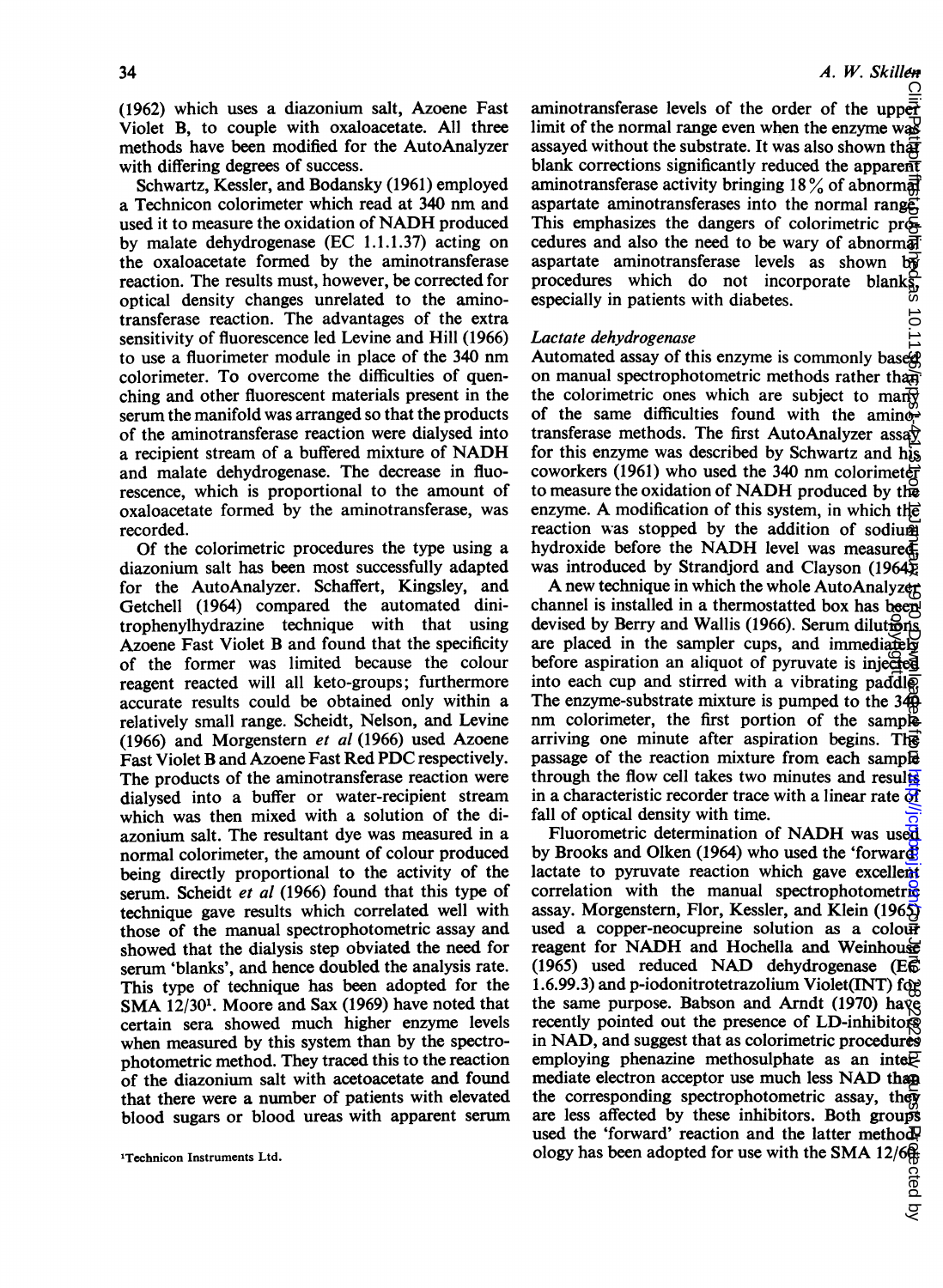Of all these techniques, only that of Berry and Wallis (1967) can be said to approach the preferable 'slope' type and thus indicate whether or not zeroorder kinetics are being followed.

### Alkaline phosphatase

Automated assay of this enzyme depends on the use of either phenyl phosphate or p-nitrophenyl phosphate as substrate. With the former substrate aminoantipyrine and ferricyanide are used as colour reagents (Marsh, Fingerhut, and Kirsch, 1959). The serum is mixed with buffered substrate, incubated, mixed with colour reagent, and the optical density measured in a colorimeter. The serum samples have either to be run again in the absence of substrate or a dual channel system with a differential colorimeter employed to give serum 'blanks'. The use of pnitrophenyl phosphate as a substrate in an automated technique was developed by Morgenstern et al (1965), the p-nitrophenol produced by the action of the enzyme being dialysed into a recipient stream of 2-amino-2-methyl-1-propanol before colorimetry at 410 nm. This dialysis step is said to eliminate the need for a blank correction.

An interesting, though complicated procedure, for reaction rate measurement of serum alkaline phosphatase activity has been developed by Brown and Ebner (1967) who made preliminary dilutions of serum with buffered substrate and placed these in a sampler plate modified so that the sample cups could be kept at  $37^{\circ}$ C. Each serum dilution was reaspirated after 15 and 30 minutes. This procedure results in each sample giving at least two points on the reaction rate curve thus indicating whether the kinetics are zero order and making the measurement of serum blanks unnecessary. It does, however, involve the time-consuming manual preparation of the serum dilutions.

Cornish, Neale, and Posen (1970) have developed a fluorometric assay with 4-methylumbelliferyl phosphate as substrate. This assay is apparently so sensitive that normal adult serum has to be diluted <sup>1</sup> in 50 before assay; the results compare well with those obtained with the conventional assay using phenyl phosphate as substrate.

#### DISCRETE ANALYSERS

A number of fully automatic enzyme analysers have recently become available or are soon to be on the market. These of course include the complete analysis systems such as the Autochemist<sup>1</sup>, Robot Chemist<sup>2</sup>, DSA-560<sup>3</sup>, and Centrifichem<sup>4</sup> analyzers. Specific enzyme analysers such as the Enzymat<sup>5</sup> and the Zymat $\alpha$  are also in production (Fig. 5). The Enzymat is based on the Mecolab system with a Roboscan attachment. The buffered substrate serum dilutions are transferred to a cuvette in a 15-place turret. The optical densities of these cuvettes are recorded consecutively and repeatedly, and in this way reaction rate curves can be drawn. The apparatus is, however, rather cumbersome. The Zymat, soon to be reintroduced into the United Kingdom market, has been specifically designed for assay of those enzymes which can be monitored at 340 nm. It has two concentric wheels, one for the serum samples and one for the reaction cuvettes, which advance together once every two minutes. The instrument is programmed to pick up a serum sample, dilute it with the appropriate buffered substrate, transfer it to the cuvette, incubate the mixture, inject a reagent to trigger off the enzyme reaction, stir with an air jet, and move the cuvette into the light path. The reaction rate is monitored and produced as a digital printout.

The Unicam AC60/61 system<sup>7</sup> is also an effective means of enzyme analysis and as it may be coupled up to a conventional spectrophotometer is more versatile than the Zymat. It is, however, not very good for fast reactions, having a 60-second delay between starting the reaction and monitoring the optical density of the solution. It also requires at least <sup>3</sup> ml of reaction mixture whereas many other analysers now operate on a minimum of <sup>1</sup> ml.

- 'AGA Medical Division, Lidingo 1, Sweden.
- 2Wamer-Chilcott, Richmond, Calif., USA.
- 'Beckman Ltd, Sunley House, Bedford Park, Croydon.
- 
- "Union Carbide Corp., Tarrytown, New York. 'Joyce-Loebl and Co Ltd, Princes Way, Team Valley, Gateshead.
- 'Bausch and Lomb Inc., Rochester, N.Y., USA.
- 'Pye Unicam Ltd, York St, Cambridge.



 $\subset$